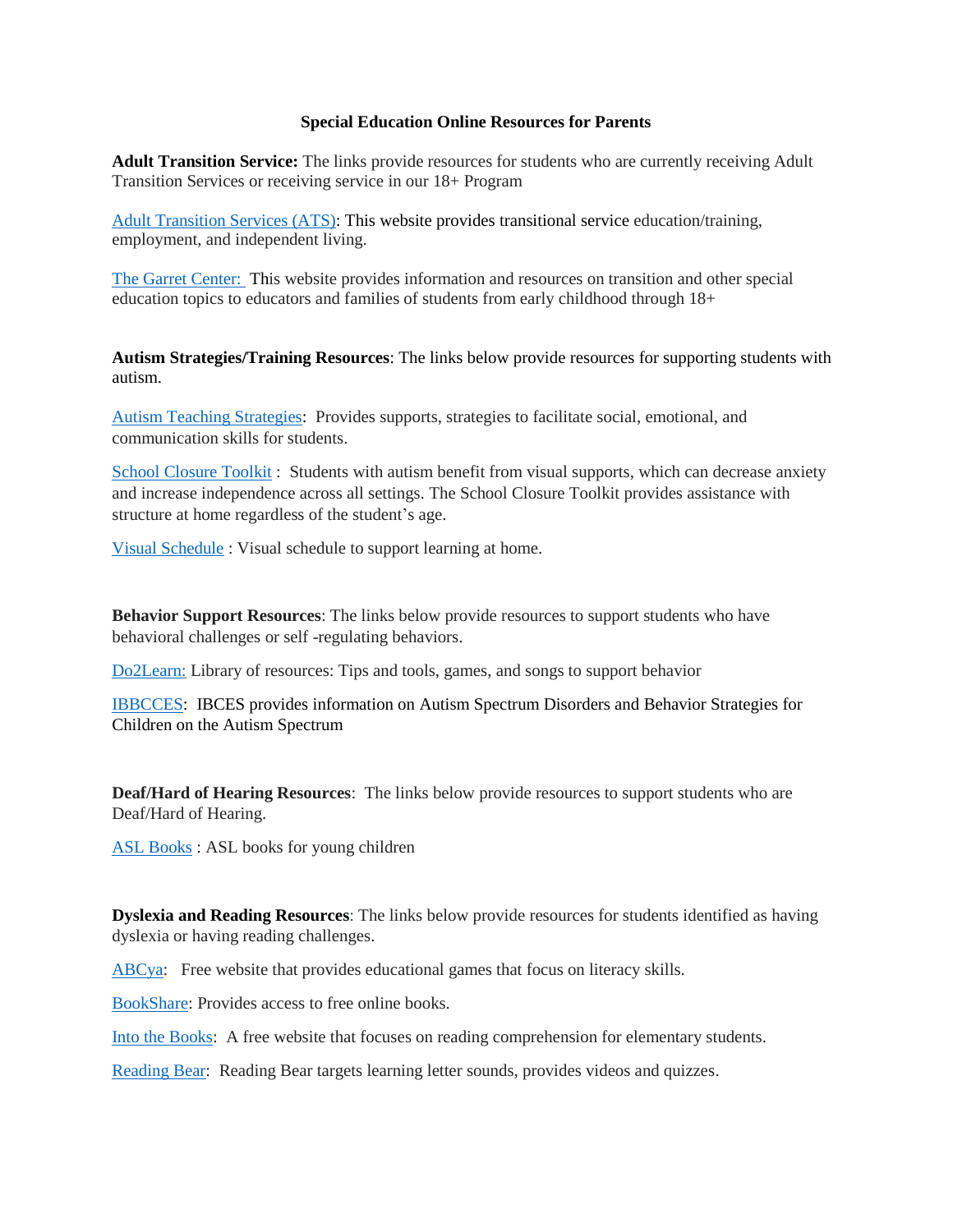[Scholastic:](https://classroommagazines.scholastic.com/support/learnathome.html) Free website is currently offering daily reading lessons that are separated by grades up to the 8<sup>th</sup> grade.

[Storyline:](https://www.storylineonline.net/) A free online resource which provides online books and supplemental reading comprehension resources.

[Squiggle Park:](https://www.squigglepark.com/) Free online learning game website where students can practice reading skills independently while being challenged.

[Visuwords](https://www.google.com/url?q=https%3A%2F%2Fvisuwords.com%2F&sa=D&sntz=1&usg=AFQjCNG-aAG3uYq05NzdKms5ZErWinYF1g) : Visual dictionary and thesaurus for our auditory learners

**Early Childhood Special Education (ECSE/PPCD) Resources:** The links below provide resources to support students who are currently being serviced through Early Childhood or PPCD.

[Circle Family Activities](https://cliengagefamily.org/) : Preschool hands-on activities that families can do at home

[Starfall](https://www.starfall.com/h/) : Free online math, language arts, & music

**Math Resources:** The links below provide resources to support math at home.

[Mathwords](http://www.mathwords.com/) : Math resource with easy readable explanations. Scaffold math supports.

[Prodigy:](https://www.prodigygame.com/) A free and adaptive online-based learning platform that integrates math into a fantasy game for visual learners.

[Virtual Manipulatives](http://nlvm.usu.edu/en/nav/vlibrary.html) : Online manipulatives for math K-12; can choose manipulatives for any math problems

**Resources for Students with Cognitive Challenges:** Resources below are for students who need prerequisite skills to access the general education curriculum.

[Unique Learning System:](https://www.n2y.com/unique-learning-system/) A standards-based program specifically designed for students with special needs to access the general education curriculum. Students can access their individualized platform by contacting their special education teacher.

**Social Skills Supports** The links below are resources and supports for Social Skills.

[Social Stories:](http://www.kansasasd.com/socialnarratives.php) Social Narratives, Power Cards, and Visual Supports

[Social Emotional Skills](https://www.centervention.com/social-emotional-learning-activities/) : Activities and lessons for a variety of social and emotional skills for both elementary and middle school students.

**Speech Language and Communication:** The links below provide resources to support speech and language communication.

[Fluency:](https://www.stutteringtherapyresources.com/resources) A web resource to assist with speech fluency.